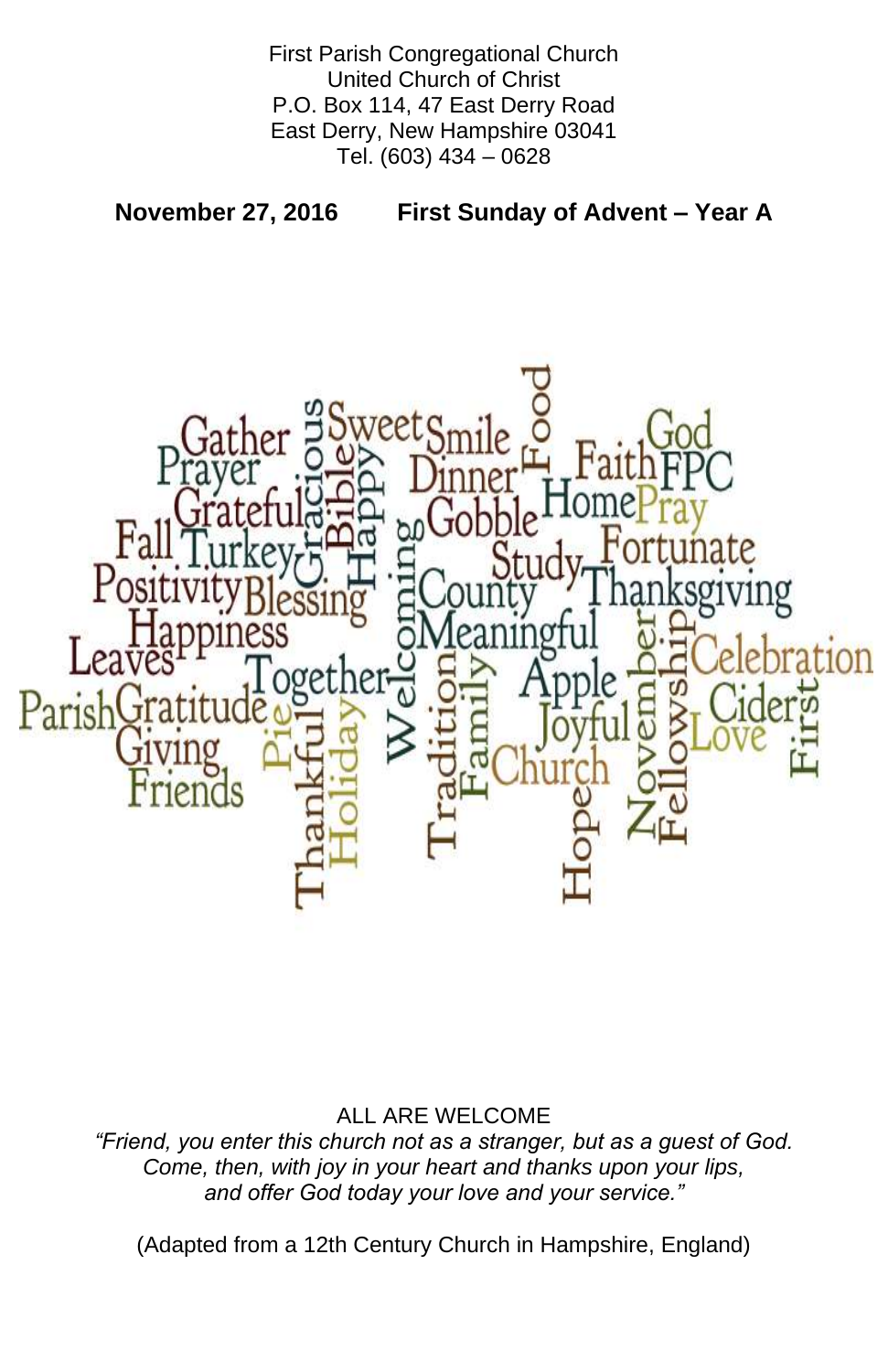*November 27, 2016 First Sunday of Advent*

**First Parish Congregational Church, United Church of Christ, is a community of faith built upon a firm foundation of worship, prayer and education. In affirming diversity, we are dedicated to welcoming all people who seek the Word of God, Christian fellowship and service to others. In partnership with Christ and led by the Holy Spirit, we reach out to the ever-widening community through active and loving ministry.**

## **WELCOME TO ALL OF GOD'S CHILDREN**

CHRISTMAS CAROL SING-A-LONG followed by WELCOME & ANNOUNCEMENTS; SHARING JOYS & CONCERNS

## **WE GATHER INTO THE PRESENCE OF GOD**

*Lighting of the Advent Candle: First Sunday of Advent: Hope*

One: Advent season reminds us that we live by hope.

**All: Hope in anticipation of the coming of the Messiah -**

One: The promised one who comes from God to bring good news of salvation…

**All: The expected one who will establish justice for all who are in need…**

One: The liberator who will free us from our estrangement…

 **All: For the Messiah will bring a new day for all God's people. We await the day of salvation, of justice and of liberation. We await the day where all people will proclaim God's goodness and will know the fulfillment of God's will for all the creation.**

\*HYMN #103 *"Watcher, Tell Us of the Night"*

## \*INVOCATION

**You have wakened us from sleep and led us to this place, wondrous God. Now let us feel your presence with us as we encounter your Word. You have drawn us together and bound us firmly to one another. In this season we remember your unexpected appearance among us in the birth of a child. You make yourself known to us again and again. May we know you now! Amen.**

\*SONG OF PRAISE **#**125 Gloria in Excelsis Deo, Gloria in Excelsis Deo

#### **WE INVITE FORWARD GOD'S YOUNGER DISCIPLES**

*At this time, all children are invited to come forward for the children's offering,*  and children's time. An offering is not required for participation. All are welcome, *especially first time visitors.*

CHILDREN'S OFFERING "*Come as a Child"*

**Come as a child, when He calls you to follow. Just come as a child, for His love is untold. Come as a child, when you seek His communion, For then, all His blessings unfold.**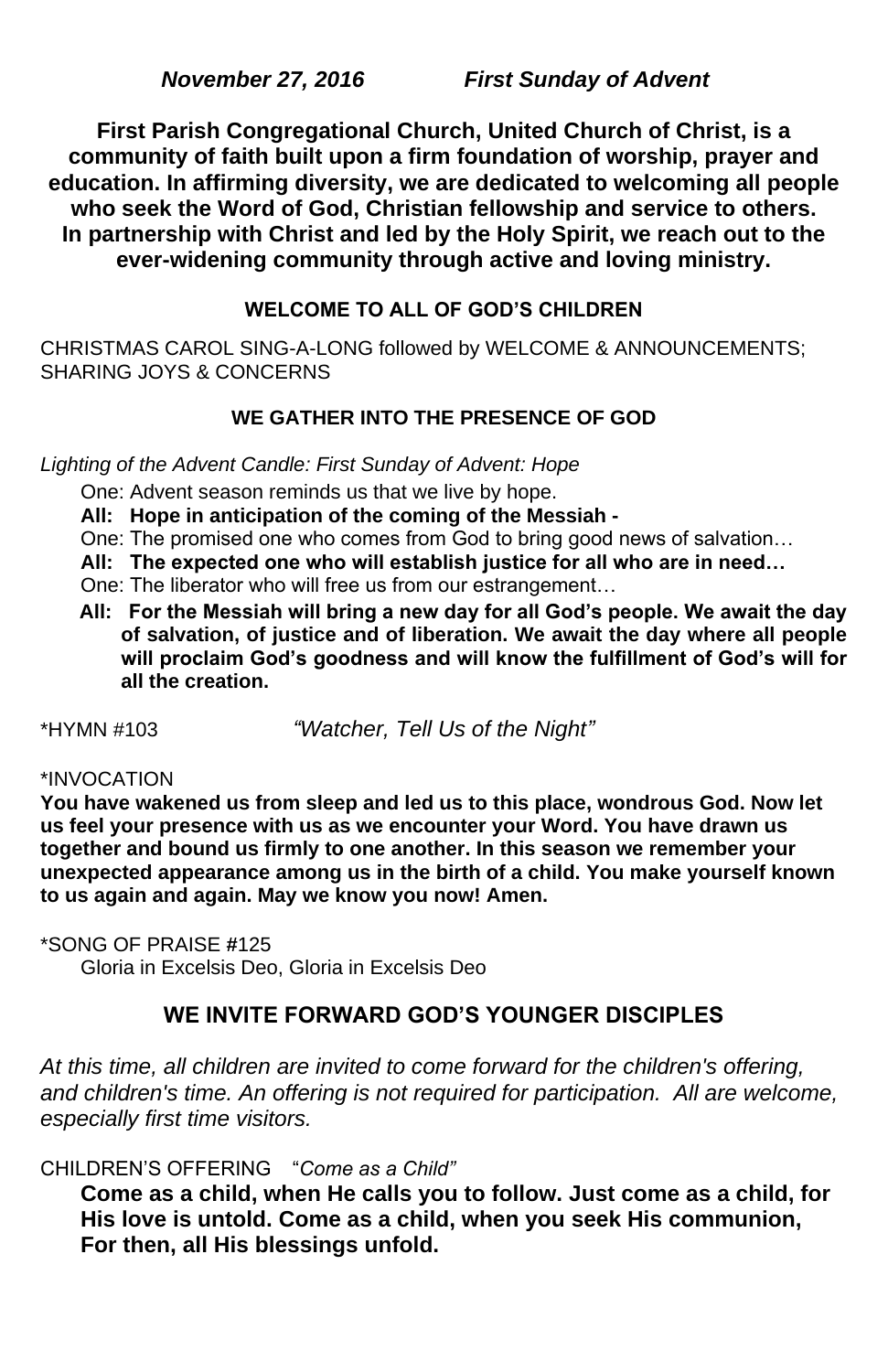## PRAYER OF DEDICATION

**Dear God, we offer you our gifts with thanks and praise, be with us and guide us all of our days. Teach us how to love each other, and to shine your light into the world. Amen.**

CHILDREN'S MESSAGE Ken Williams

THE LORD'S PRAYER

**Our Father, who art in heaven, Hallowed be Thy name. Thy kingdom come; Thy will be done; on earth as it is in heaven. Give us this day our daily bread and forgive us our debts as we forgive our debtors. Lead us not into temptation, but deliver us from evil; for Thine is the Kingdom, and the Power, and the Glory forever. Amen**.

(Children are excused to go to their classes at this time.)

HYMN #122 "*Come, Thou Long Expected Jesus"*

We are stewards of God's household, managers of the earth's treasures for a little while. This time of offering gives us opportunities to invest in causes consistent with God's will for us, to offer the light of God's love to sisters and brothers living in despair.

## **WE RESPOND TO GOD'S LOVE WITH STEWARDSHIP**

STEWARDSHIP MOMENT **Ryan Lehoullier** Ryan Lehoullier

# **WE HEAR GOD'S WORD FOR US**

| <b>OLD TESTAMENT</b>   | Isaiah 2:1-5                  | (O.T. p. 700)             |
|------------------------|-------------------------------|---------------------------|
| <b>GOSPEL</b>          | Matthew 24:36-44              | (N.T. p. 28)              |
| <b>SERMON</b>          | "We're Expecting"             | The Rev. Dr. Deborah Roof |
| <b>CHOIR ANTHEM</b>    | "Awake and Be Watchful"       | Bach, arr. Simonds        |
| <b>PASTORAL PRAYER</b> | <b>WE RESPOND WITH PRAYER</b> |                           |
| <b>CHOIR RESPONSE</b>  | "Emmanuel, Emmanuel"          |                           |

## **WE RESPOND WITH OUR FINANCIAL GIFTS**

## OFFERTORY INVITATION

OFFERTORY MUSIC

\*DOXOLOGY #780,

**Praise God from whom all blessings flow, Praise God, all creatures here below, Praise God above, you heavenly host. Praise Father, Son, and Holy Ghost.**